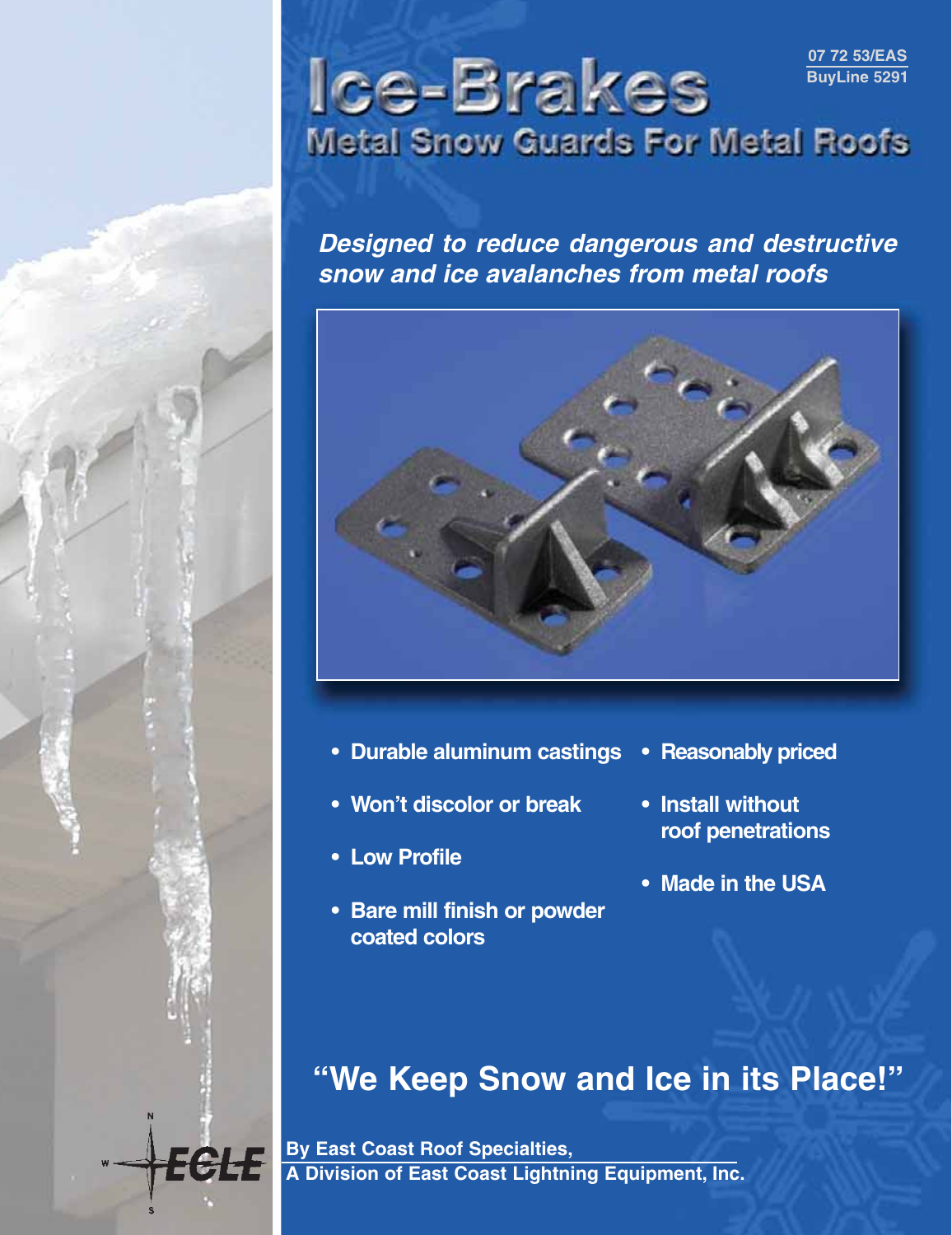

### **Avalanches Of Ice And Snow Are Dangerous And Destructive.**

The inevitable heating and cooling of snow covered roof surfaces causes a build-up of ice that begins at the eave and works its way upward. Smooth metal roof panels create a slick surface which is prone to release built-up ice and snow in large, dangerous avalanches. Sliding ice not only tears away gutters and downspouts and damages roof-mounted equipment, but also poses a danger to pedestrians, landscape, lower roofs and equipment upon which it may land.

Ice-Brakes are designed to help hold built-up snow in place, allowing it to melt away gradually, minimizing dangerous sudden slides.

**"We Keep Snow and Ice in its Place!"**

# **ICE - BRAKES ICE - BRAKES** *EAST COAST*

# **Model SG1**





# **Typical Installation**



### **Ice-Brakes Are Low Profile**

Ice-Brakes hold snow in place at the roof surface. Snow and ice slide against the surface of the roof not above it. Thus, snow guards need not project high into the air in order to hold snow in place. Rail type snow retention systems often offer little contact with the roof surface, sometimes permitting ice and snow to slide beneath them. Ice-Brakes stop snow slides at the source. Ice-Brakes feature a broad base and a low-profile, projecting just over 1" from the surface of the roof. Ice-Brakes cast little shadow and are less conspicuous from a distance than taller style snow guards.

## **Model SG2**





# **Typical Installation**

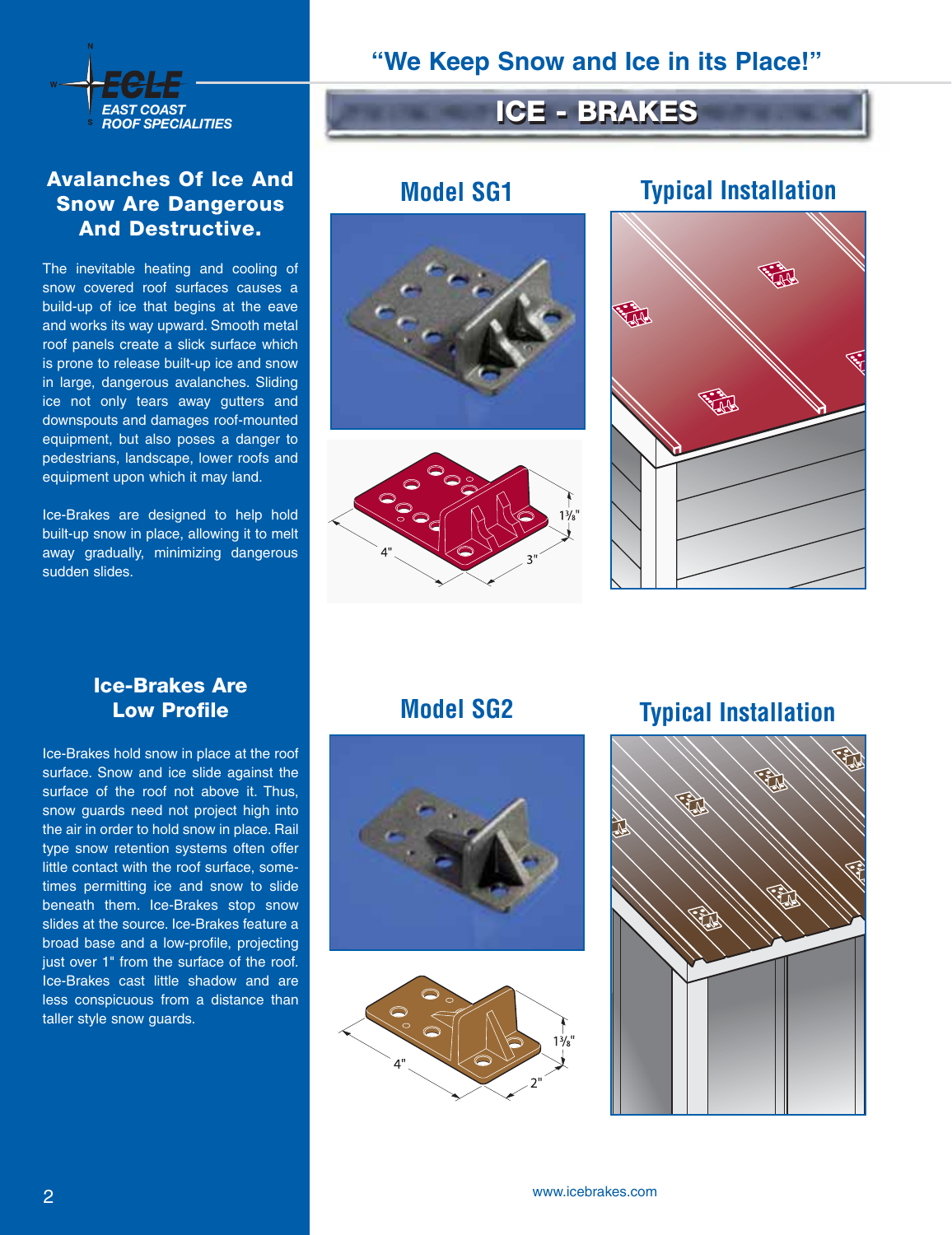## **"We Keep Snow and Ice in its Place!"**

# **ICE - BRAKES ICE - BRAKES**



# **Adhesive Installation Technique**



### **Variety Of Finishes**

**Bare Mill Finished Aluminum - Our most economical** guard. Always<br>for immediate **available for immediate shipment, mill finish Ice-Brakes blend nicely with white, gray and bare metal roofs.**

**Powder Coated Colors - Ice-Brakes are available in dozens of powder-coated colors to match a variety of roofs.**

**Custom Colors - Custom colors are also available and can be matched to the roof sample you provide.**

**Bronze - IceBrakes cast in bare red bronze are compatible with cooper roof systems.**

### **Metal Snow Guards For Metal Roofs.**

Ice-Brakes are high-quality castings fabricated of durable 319 Alloy Aluminum. Aluminum does not rust or discolor and is galvanically compatible with steel roofing materials. A snow guard should last the life of the roof on which it is installed. Ice-Brakes are guaranteed against breakage for as long as the roof is in place.

Durable, aluminum Ice-Brakes typically cost less than similar plastic snow guards, making them the product of choice for today's metal roofs.

### **No Penetration Adhesive Fastening**

Ice-Brakes feature a unique pattern of holes specially designed to draw adhesives into "rivets", locking the snow guard in place. Easy to install with no roof penetrations. Adhesive fastening is the method of choice for "floating" roof systems, where mechanical attachment to structural members below the roof can interfere with the natural movement of the roof.

Note: Consult licensed architects, engineers or building officials to judge structural integrity and load capacity before installing IceBrakes. East Coast Roof Specialties and East Coast Lightning Equipment, Inc. are not responsible for determining these factors.